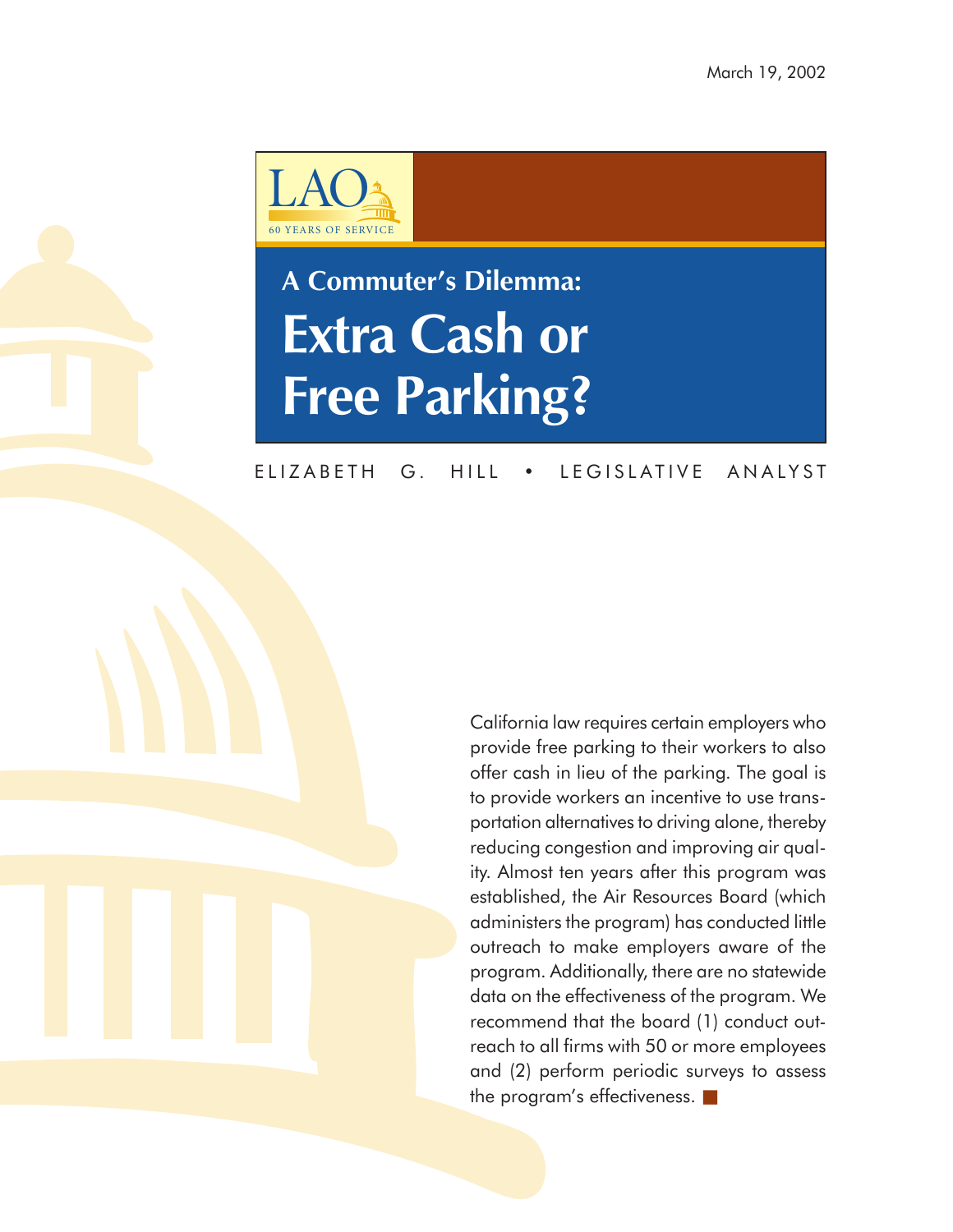#### **Acknowledgments**

This report was prepared by Rebecca Long, under the supervision of Dana Curry. The Legislative Analyst's Office (LAO) is a nonpartisan office which provides fiscal and policy information and advice to the Legislature.

#### **LAO Publications**

■

To request publications call (916) 445-4656.

This report and others, as well as an E-mail subscription service, are available on the LAO's Internet site at www.lao.ca.gov. The LAO is located at 925 L Street, Suite 1000, Sacramento, CA 95814.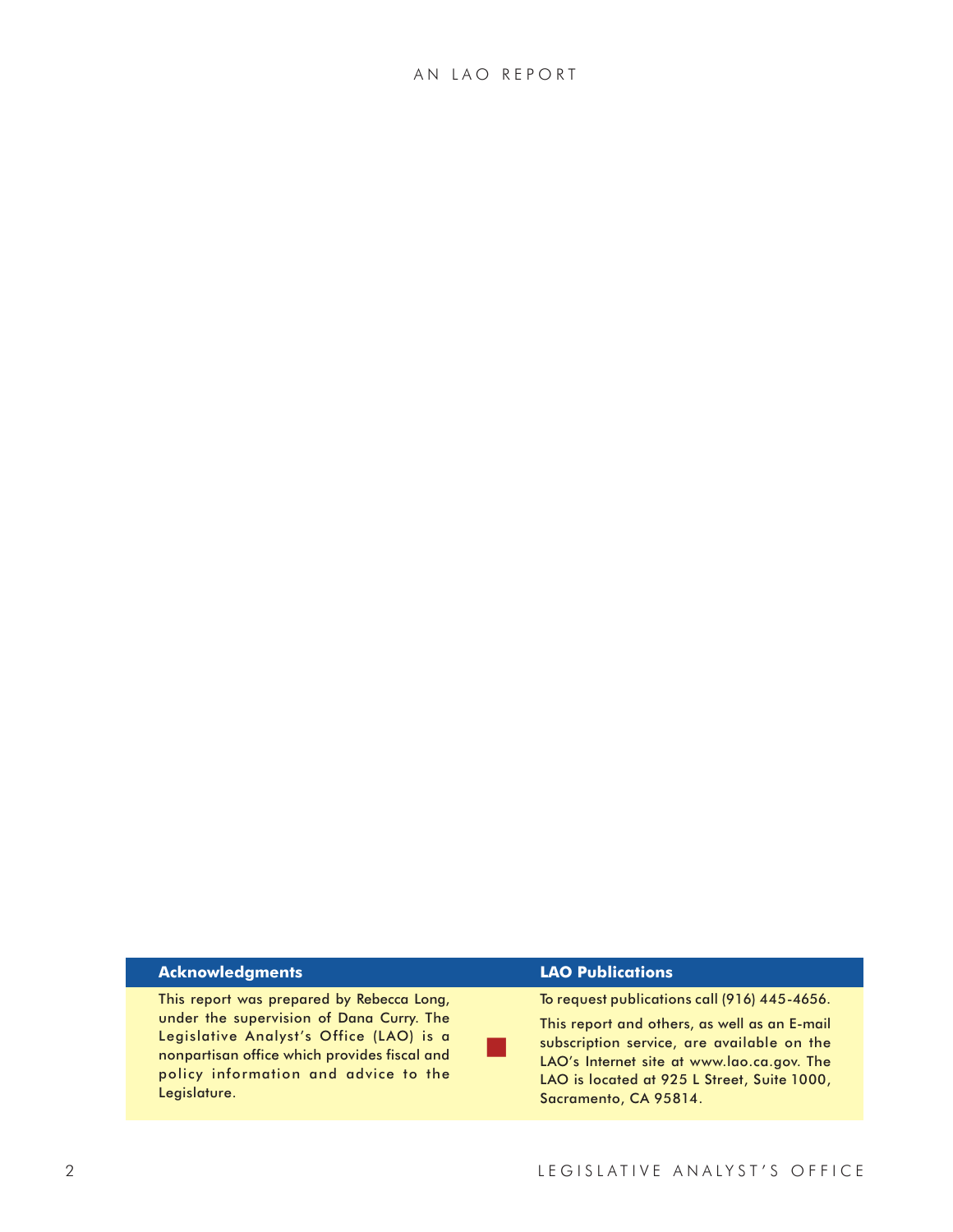### **INTRODUCTION**

When considering how to get to work, the availability of free parking can be a key factor that leads one to hop in the car and drive alone to the job. According to the 2000 United States Census, about 86 percent of California commuters drive to work. Approximately 95 percent of those automobile commuters receive free parking. This "free" parking comes at a significant cost to employers who pay for employee parking. A nationwide study conducted on behalf of the federal government estimated the total value of employer-paid parking at \$36 billion annually. In addition to these direct costs paid by employers, employer-paid parking contributes to traffic congestion and air pollution because it serves as an inducement for commuters to drive to work.

Traffic congestion relief strategies tend to fall into two categories—those that focus on reducing demand for driving and those that focus on expanding the supply of roadway. One obvious way to reduce demand for driving is to make drivers more nearly experience the true cost of driving. Proponents of the demand-side approach to congestion relief frequently advocate higher gasoline taxes, road tolls during peak traffic hours, or insurance rates that increase the more one drives. Another option is to increase the cost of parking so that the individual motorist factors this cost into his or her travel decision. Relative to the amount of money spent on gasoline on a single trip, parking can be a much higher share of the total trip cost. As such, changes to parking prices could have a significant impact on the demand for driving.

California's parking cash-out law seeks to reduce the incentive to drive to work that is created when an employer offers free parking. It does this by mandating that certain employers also offer as an alternative to employees, the cash equivalent of the parking space. While the law by design affects a very limited share of the state's free parking spaces statewide, it provides an additional tool for the state to reduce commute driving and alleviate congestion and pollution emission.

In this report, we first examine the factors that influence commuting behavior, with an emphasis on how free parking affects commute choices. We then discuss California's parking cash-out law. In particular, we review the law's scope, its impact at specific locations, and its potential impact on congestion and air quality. Next, we discuss the factors that have delayed the law's implementation. Finally, we provide recommendations and options to improve the effectiveness of the parking cash-out law.

### **WHAT INFLUENCES COMMUTE BEHAVIOR?**

*Commute Choices Are Driven by Many Factors***.** A commuter's decision about how to get to work is influenced by a multitude of factors, as summarized in Figure 1(see next page).

The significance of each of these factors varies depending on the circumstances of the commuter. For example, cost is likely to be a more significant factor for a low-income worker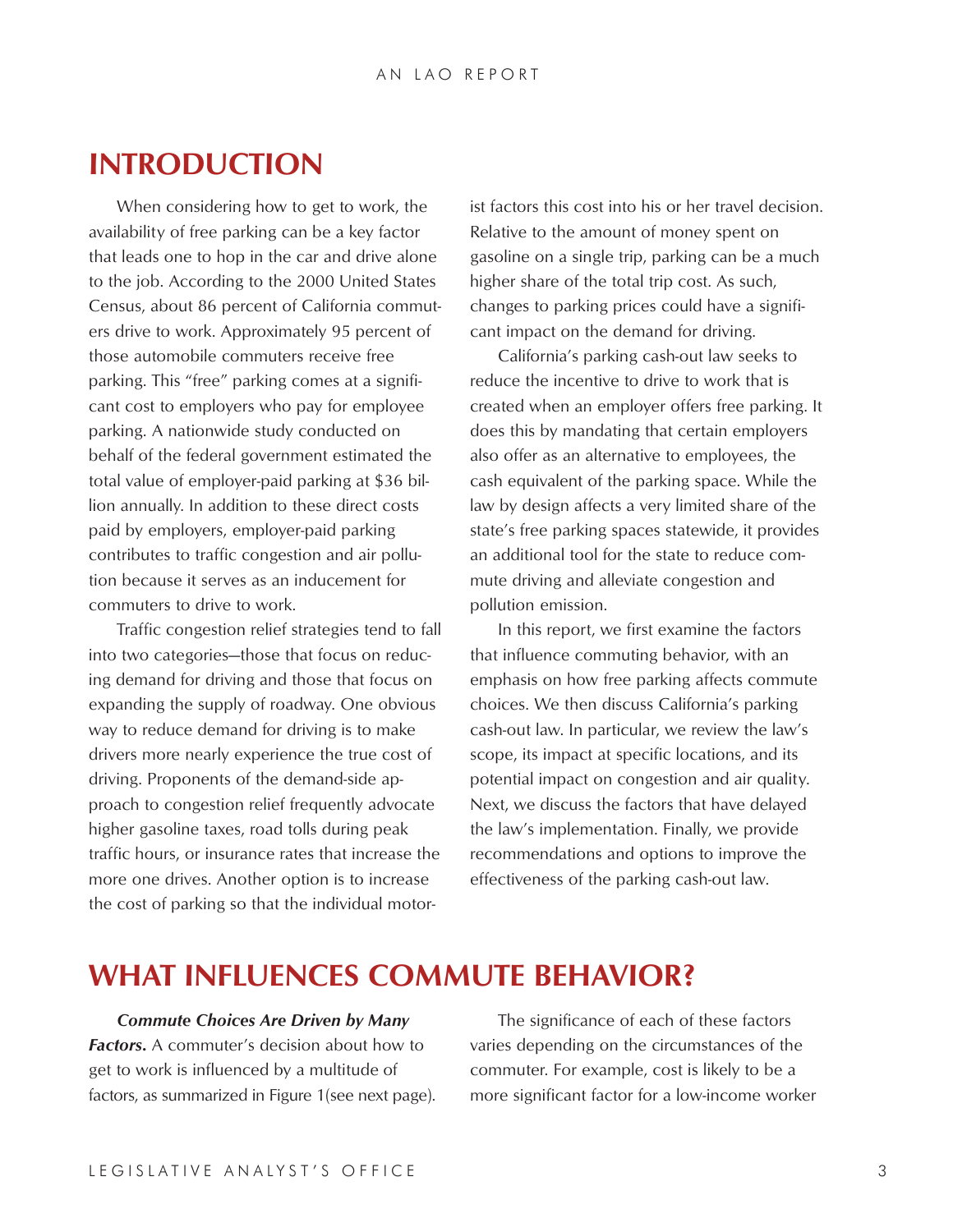#### **Figure 1**

#### **Factors Affecting Commute Decision**

- Commute distance
- Cost and travel time
- Work schedule
- Reliability and convenience of the commute option
- Need for a vehicle during, before, or after work
- Desire for privacy or company
- Environmental concerns
- Desire for comfort/relaxation

than a wealthy one. As a result, increases in gasoline prices or parking rates can be expected to have a greater impact on the commute choices of lower-income commuters than wealthy commuters. For instance, a survey of San Francisco Bay Area commuters conducted in 2000 found that among transit riders and carpoolers, cost was the

commute decisions, our review of various research on the topic found that free parking appears to significantly increase the rate of solo driving among commuters. Examining travel behavior at five locations in Los Angeles and Ottawa, Canada, a 1990 study of commute behavior used a case study approach to compare travel behavior among two groups:

- $\triangleright$  Employees before and after employerpaid parking was eliminated.
- $\triangleright$  Employees in similar locations with and without employer-paid parking.

The study found that solo driving fell by an average of 41 percent among the five locations when employees had to pay to park. Additionally, the total number of automobiles driven to work fell by between 15 percent to 38 percent when employees had to pay to park.

most commonly cited reason for why they chose their commute mode. Among solo drivers, however, less than 3 percent of respondents identified cost as the primary factor influencing their commute decision. The most common reason that solo drivers gave for why they drive to work is that they have no other option.

*Commuters More Likely to Drive When Parking Is Free***.** While other factors influence

#### **Figure 2**

### **Bay Area Commute Varies With Availability of Free Parking**



Source: "Commute Profile 2000, A survey of San Francisco Bay Area Commute Patterns", RIDES for Bay Area Commuters, Inc. August 2000.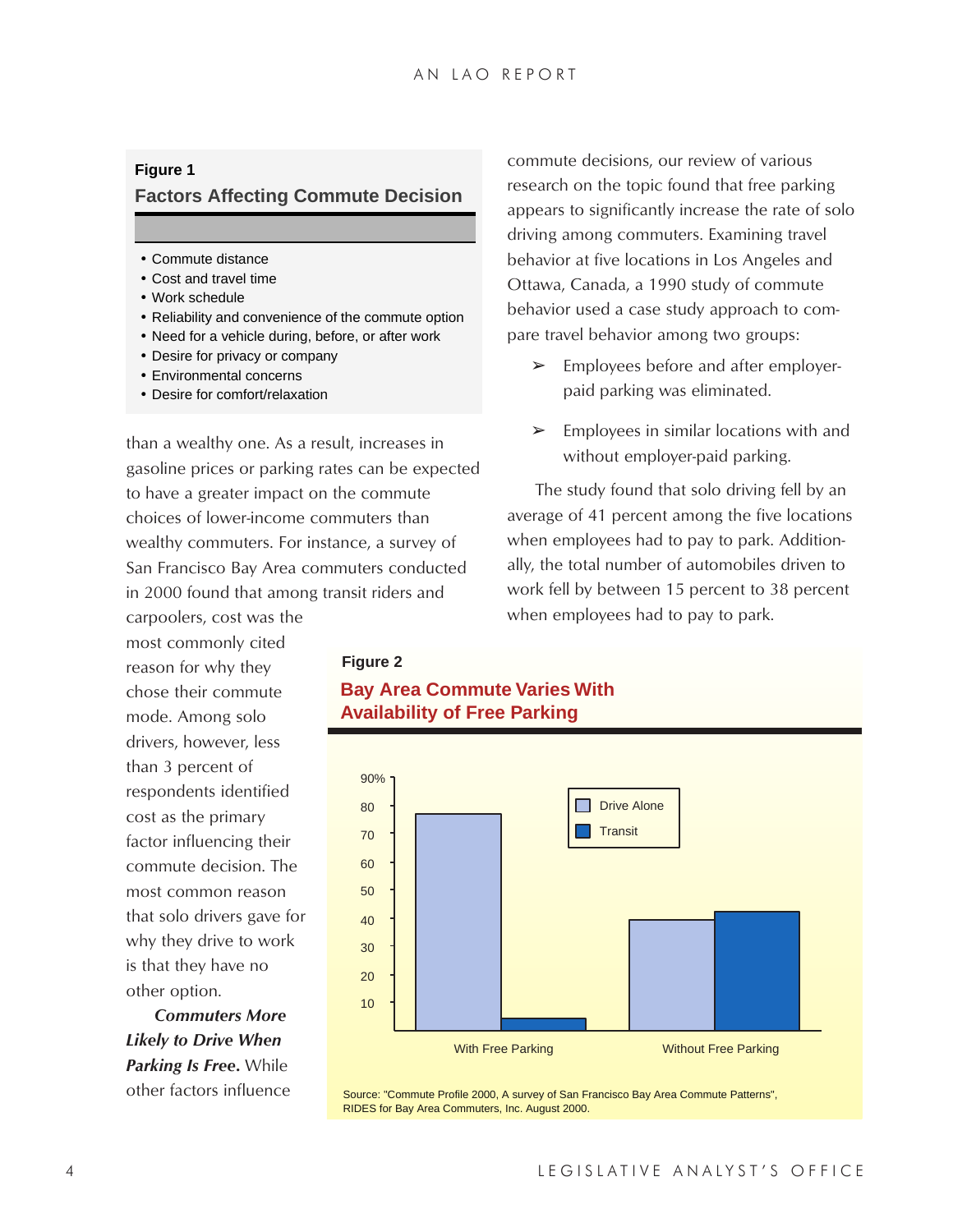More recently, the 2000 survey of Bay Area commuters mentioned above found stark differences in travel behavior among commuters with and without access to free parking. Specifically, as shown in Figure 2, the survey found that while 77 percent of commuters drive alone when free parking is available, only 39 percent drive alone when they have to pay to park. Additionally, among commuters with free

parking, only 4.8 percent commute by transit. By contrast, among commuters without free parking, 42 percent commute by transit. While many factors—such as access to reliable transit service and travel time—influence a person's commute decision, the magnitude of these differences suggests that the presence of free parking plays an important role.

# **WHY SHOULD EMPLOYER-PAID PARKING BE A POLICY CONCERN?**

The decision to provide employees with free or subsidized parking is a business decision designed to attract and retain employees. Yet, when thousands of firms statewide provide free parking, the impact of this decision extends far beyond the confines of that individual business: the provision of free parking by thousands of employers encourages millions of commuters to drive alone to work who might otherwise choose an alternative mode of travel. The increased number of vehicle-trips made by these commuters results in greater congestion and higher levels of air pollution statewide. Hence, free parking is one factor that works counter to other policy efforts to reduce congestion and vehicle emissions.

*Free Parking Reduces Benefits of Transit and Carpool Lane Investments.* The state invests hundreds of millions of dollars annually in transportation infrastructure that is designed to induce people out of single-occupancy vehicles and onto other modes of travel. New carpool lanes, more frequent bus and train service, and new bicycle lanes are all underway statewide. Indeed, the Traffic Congestion Relief Program, enacted in 2000, directed the vast majority of funds in the program (about \$4 billion out of a total of \$4.9 billion) towards new transit and carpool lane infrastructure, as opposed to highway expansion. While these projects will likely attract some commuters out of their vehicles, the wide availability of free parking will continue to encourage many commuters to drive to work alone. As a result, the congestion relief and air quality benefits of investment in alternative modes may not achieve their full potential.

*Parking Cash-Out Seeks to Level Playing Field Between Driving and Other Modes*. By offering free or subsidized parking and no other commute benefit (such as a transit subsidy), an employer rewards employees who drive but not employees who use alternative means to get to work. This is because the employee only benefits from the parking subsidy if he or she drives. Parking cash-out is one approach that seeks to mitigate the incentive to drive that is created by free parking. Under parking cash-out, an em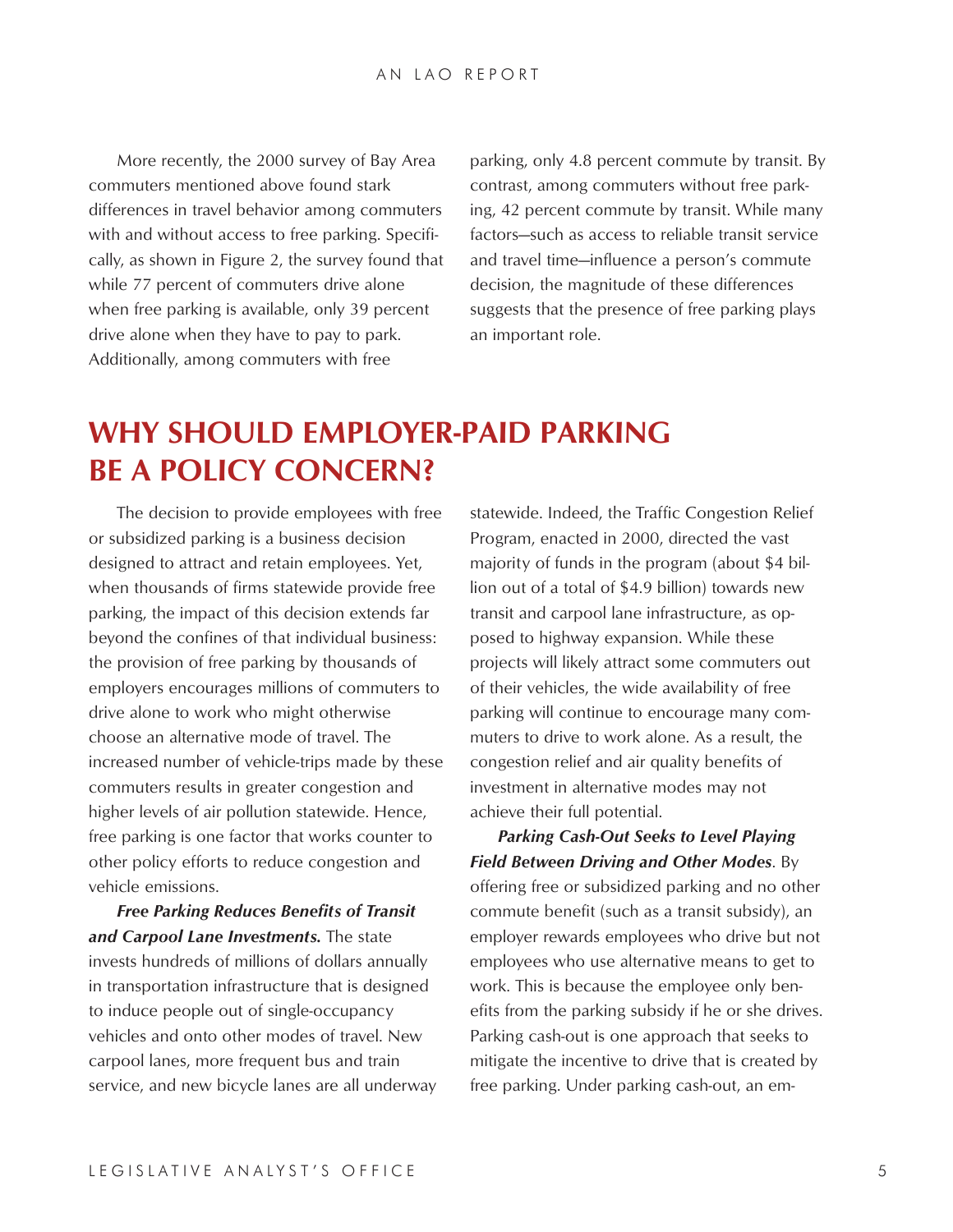ployer offers workers the option of giving up their employer-subsidized parking space in exchange for its equivalent cash value. For example, if an employer currently pays \$70 per month to lease a parking space for each employee, under a parking cash-out program the employer would also offer the choice of \$70 to employees who choose to give up their parking space. By offering employees cash in lieu of the subsidized parking space, parking cash-out reveals the opportunity cost of the "free" parking, and allows the commuter to make a choice as to how to spend the money. By providing parking cash-out, the employee is rewarded equally, whether he or she walks, bikes, takes transit, carpools, or drives alone to work.

# **CALIFORNIA'S PARKING CASH-OUT LAW**

Since 1992, California law has mandated that certain employers offer parking cash-out. Specifically, Chapter 554, Statutes of 1992 (AB 2109, Katz), requires that employers who offer free or subsidized parking also offer a cash allowance equivalent to the subsidy in lieu of a parking space. Employers must offer employees the option of cashing out their parking space, but employees are not required to participate. The law applies only to employers, in both the public and private sector, who meet five criteria, as shown in Figure 3.

*Multiple Options for Compliance***.** Employers who are subject to the parking cash-out law have a variety of options for compliance. For

instance, an employer can comply with the law by offering any one of the following:

- $\triangleright$  No parking subsidy.
- ➢ A parking subsidy *only* for carpools.
- $\triangleright$  A transit voucher.
- ➢ Cash that can be spent on *any* commuting option.
- $\triangleright$  The choice between free (or subsidized) parking and its cash equivalent or more.

California's parking cash-out law has existed for almost ten years. In the following sections, we review the scope of the law in terms of the number of employers and employees affected,

#### **Figure 3**

#### **A Firm Must Comply With California's Parking Cash-Out Law If It:**

- Employs at least 50 persons, regardless of how many work sites.
- Is located in an air basin designated nonattainment for any state air quality standard; (practically speaking, this means every county in the state except Lake County).
- Provides free or subsidizes employee parking on leased spaces.
- Can calculate the out-of-pocket expense of the parking subsidy; that is, the parking is leased separately from the building.
- Can reduce the number of leased parking spaces without financial penalty.

highlight findings regarding the law's impact on commute travel from existing research as well as our own interviews with firms and municipalities that have implemented the law, and discuss the law's potential impact on congestion and air quality were it to be fully implemented.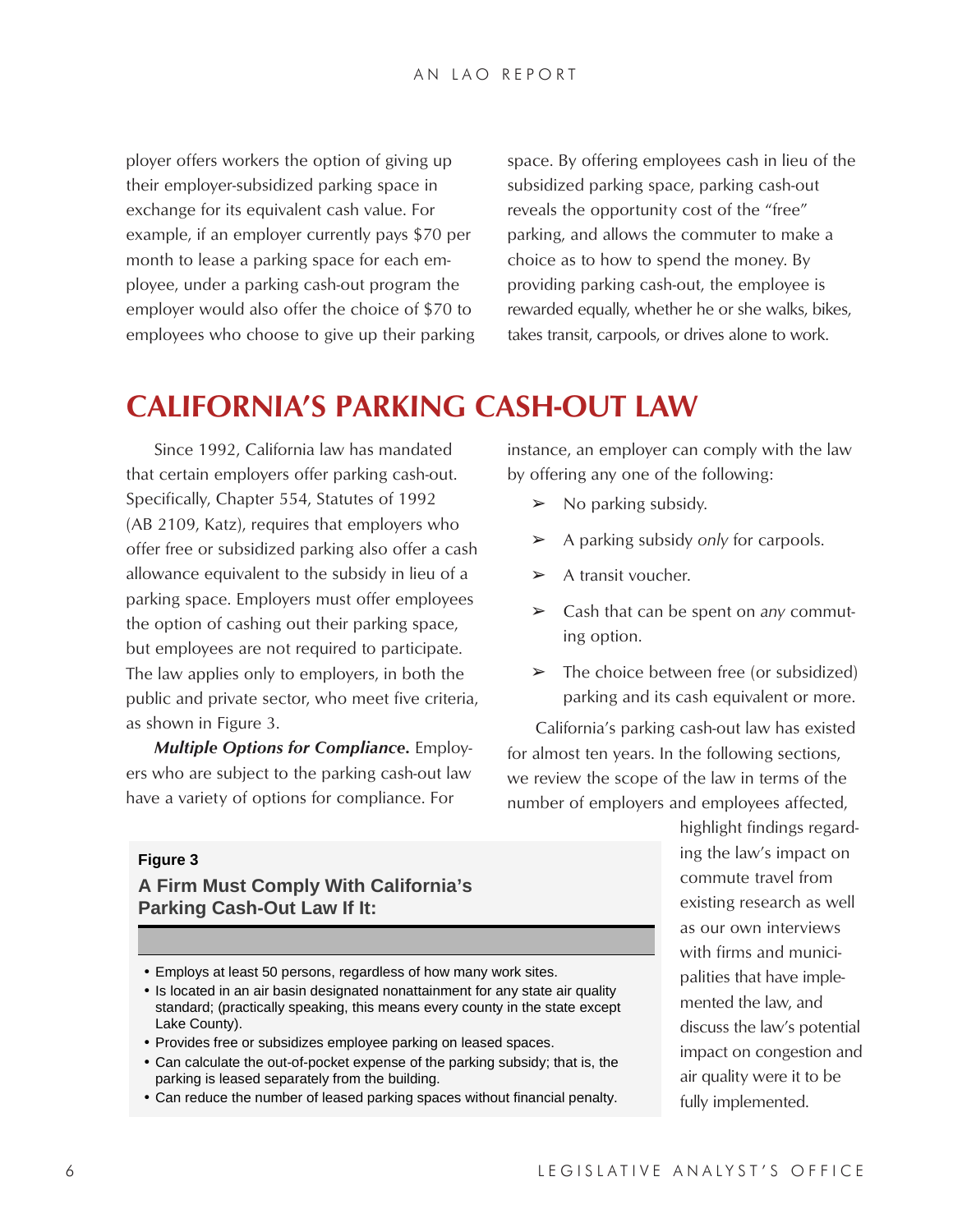# **CALIFORNIA'S PARKING CASH-OUT LAW IN PRACTICE**

*Limited Information Available on Law's* **Implementation.** Data on California's parking cash-out program are quite limited. For instance, there are no aggregate, statewide data on how the program has been implemented. This is because the law contains no requirements or funding for program monitoring. As a result, no statewide data have been collected and it is impossible to answer such basic questions as:

- $\triangleright$  How many firms are currently offering parking cash-out?
- $\blacktriangleright$  How many employees are participating in parking cash-out?

Nevertheless, national and regional data do exist that can be used to provide a rough estimate of the number of employers subject to the law, as well as the number of employees that are likely to participate in a parking cash-out program.

*Very Few Parking Spaces Are Subject to Law***.** Since most employees who drive to work receive free parking in California, one might

expect that the impact of the parking cash-out law on vehicle travel and emissions would be substantial. However, the criteria that determine whether a firm is subject to the parking cash-out law significantly limit the number of parking spaces that are affected.

The main reason for this is that the vast majority (about 84 percent) of free parking provided by employers is owned rather than leased, and is therefore exempt from the law. Additionally, of the free, employer-paid parking that is leased, most is leased by smaller employers with less than 50 employees, and thus is also exempt from the law.

Based on research related to the type of parking offered by large employers, we estimate that about 290,000 free parking spaces would be subject to California's parking cash-out law. This constitutes only about 3 percent of an estimated 11 million free parking spaces provided by employers statewide.

# **IMPACT OF PARKING CASH-OUT ON TRAVEL PATTERNS**

In order to determine the extent to which the parking cash-out law reduces congestion and vehicle emissions, one has to examine how cash-out affects employees' travel behavior. Because there are no aggregate data on the impact of cash-out in California on commute behavior, our analysis relies primarily upon studies of several firms located in Los Angeles. In addition, we followed up with interviews of some of the firms included in these studies, as well as several other employers operating parking cash-out programs. Overall, the research suggests that among firms that implement parking cash-out, the program significantly reduces solo driving among employees.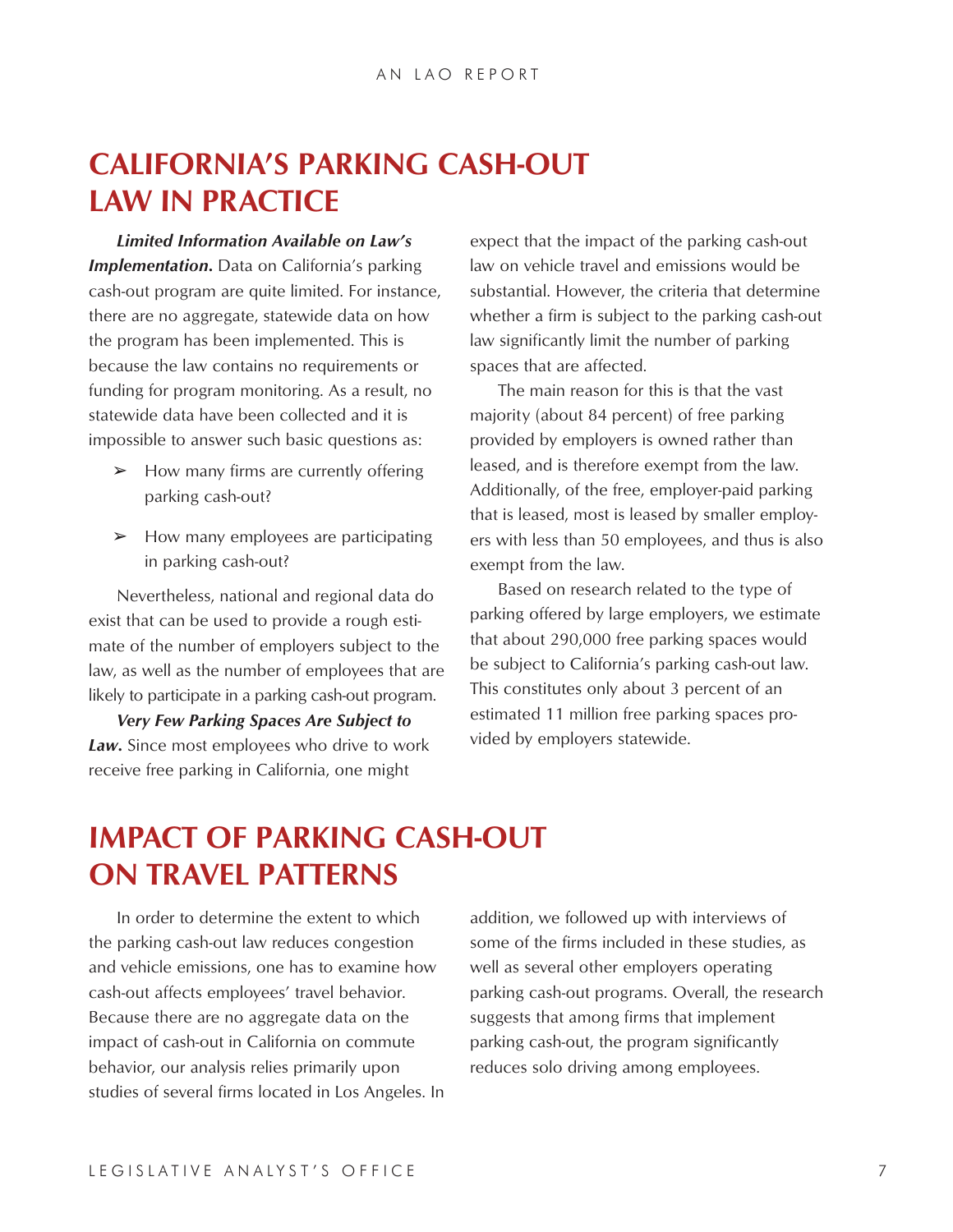### **CHANGES IN TRAVEL BEHAVIOR SIGNIFICANT OVERALL; BUT VARY AMONG FIRMS**

A 1997 report conducted for the Air Resources Board (ARB) examined the impact of California's parking cash-out law on commute behavior of employees at eight firms located in Southern California. The study compared travel behavior based on employee surveys among all employees at each firm before and after parking cash-out was implemented. (The "before" year was the year before implementation, while the "after" year varied among employers from one, two, to three years after implementation.) Two of the firms are located in downtown Los Angeles, three are located in a high-density regional employment center in West Los Angeles (Century City), two are located in Santa Monica, and one is located in West Hollywood. One of the firms was a government agency, while the other seven were private firms, including three law

parking subsidy of \$110 per month and, instead, paid all employees who do not drive to work alone a subsidy of \$55 a month. Several others chose to offer employees the cash equivalent or more of the parking subsidy.

The study examined how the drive-alone rate changed at each firm after the implementation of cash-out, as shown in Figure 4. Specifically, the change in drive-alone rates varied rather substantially among the firms studied, ranging from a reduction in the drive-alone rate of 2 percent to a high of 22 percent. The study also averaged the outcomes at each firm (weighted by the number of employees in each firm) and found that after parking cash-out was implemented:

- $\geq$  Solo driving dropped 17 percent: from 76 percent to 63 percent of employees.
- $\geq$  Carpooling increased by 64 percent: from 14 percent to 23 percent of employees.

firms, one accounting firm, one bank, one managed-care medical provider, and one video post-production company. The firms ranged in size from 120 to 300 employees, with a total of 1,694 employees. The cost of parking ranged from \$36 to \$165 per month.

The firms adopted a variety of approaches to implementing parking cash-out. For instance, one eliminated its

### **Figure 4 Change in Drive-Alone Rate After Implementation of Parking Cash-Outa**

| <b>Firm Location</b>    | <b>Before</b> | <b>After</b> | Change |
|-------------------------|---------------|--------------|--------|
| Downtown Los Angeles    | 75%           | 53%          | $-22%$ |
| Downtown Los Angeles    | 61            | 45           | $-16$  |
| <b>Century City</b>     | 71            | 58           | $-13$  |
| <b>Century City</b>     | 88            | 76           | $-12$  |
| <b>Century City</b>     | 79            | 67           | $-12$  |
| Santa Monica            | 83            | 75           | -8     |
| Santa Monica            | 85            | 78           | $-7$   |
| West Hollywood          | 72            | 70           | $-2$   |
| <b>Weighted Average</b> | 76%           | 63%          | $-13%$ |

a Source: Shoup, Donald C., "Evaluating the Effects of Cashing Out Employer-Paid Parking: Eight Case Studies," Transport Policy, Vol. 4, No. 4, pp. 201-216, 1997.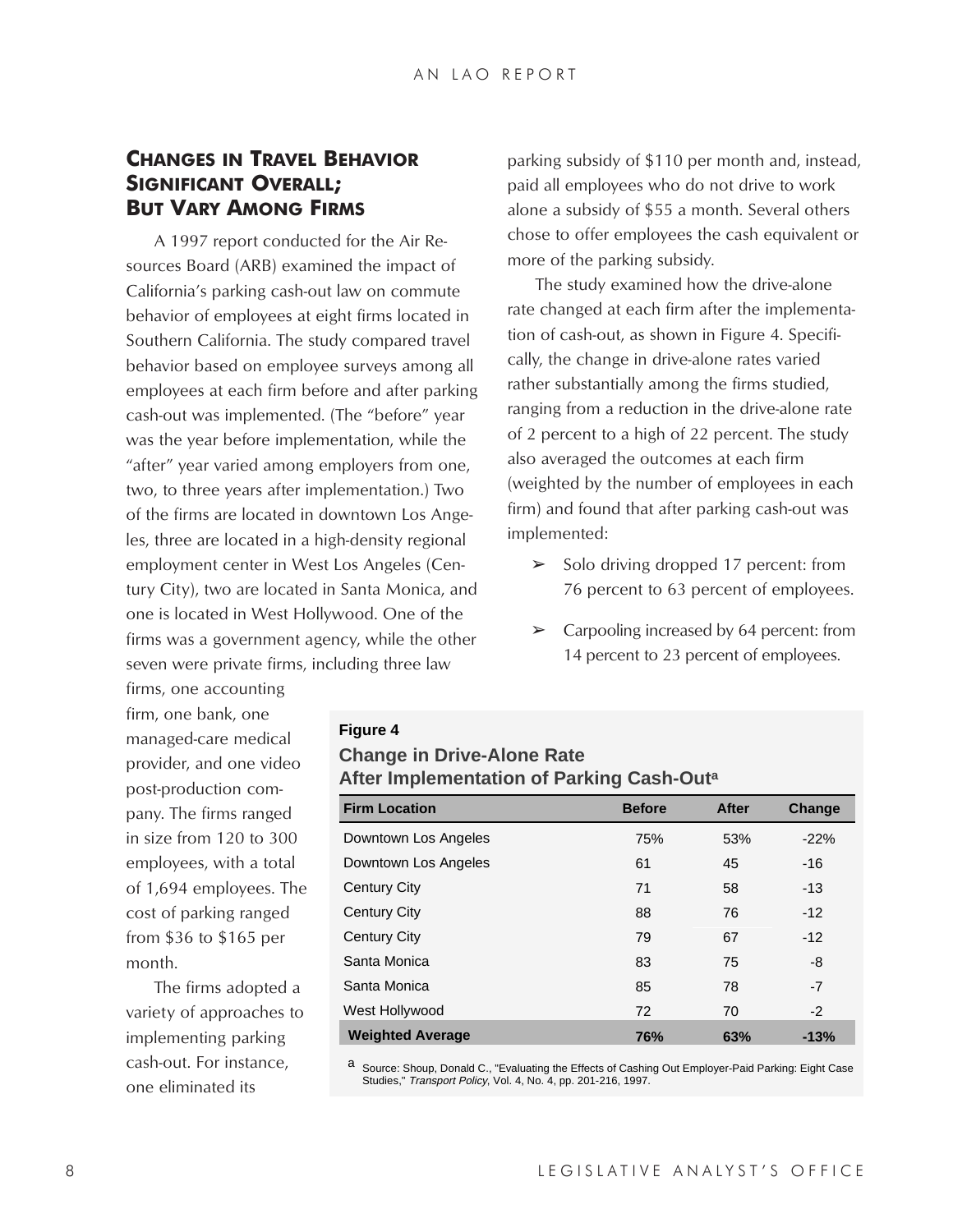- $\geq$  Transit use rose by 50 percent: from 6 percent to 9 percent of employees.
- $\triangleright$  Combined bicycling and walking rose one-third: from 3 percent to 4 percent of employees.
- $\triangleright$  Vehicle miles traveled fell by approximately 12 percent per employee per year—equivalent to removing one out of eight cars driven to work.
- $\triangleright$  Vehicle emissions were also estimated to have fallen by 12 percent per employee per year.

While other factors, such as the availability of new carpool lanes or new transit service, might account for the significant changes in travel patterns that occurred, the study found that regional trends ran counter to the trends observed at these firms. For instance, the solo driver share in Southern California ranged between 77 percent to 80 percent during the time period studied, significantly higher than the average of 63 percent that was observed at the firms after implementing parking cash-out.

### **MANY FACTORS AFFECT IMPACT OF CASH-OUT LAW**

Based on our interviews with employers, including several covered in the 1997 report as well as in other research studies, we found that employee participation in the parking cash-out law is affected by a number of factors. These factors include the size of the cash subsidy, the location and type of business, proximity to transit and homes, as well as the role of local government in promoting alternative transportation modes to achieve air quality standards.

#### *High Cash Subsidy and Downtown Location Contribute to High Participation Rates***.**

One downtown Santa Monica employer that we interviewed, a financial services company with 268 employees, offers free parking spaces for all employees at a cost of \$138 per month per space. Since May 2000, the firm has also offered employees \$200 per month in cash (an amount substantially more than required by law) in lieu of the parking space. Prior to implementation of parking cash-out, about 91 percent of employees drove alone to work. As of August 2001, 35 percent of employees had cashed out their parking spaces, dropping the drive-alone rate to 56 percent. In general, the employees who have cashed-out their parking spaces have other commute alternatives, including transit and carpooling, in part because of the firm's location. Of those who cashed out, 37 percent carpooled, 32 percent walked, 16 percent took transit, and the remainder used vanpool, bicycled, or some other commute mode.

*Work-Home Proximity Results in Some Employees Walking Instead of Driving*. In addition, we interviewed the City of West Hollywood, one of the employers included in the 1997 report conducted on behalf of the ARB. With a current staff of 170, West Hollywood has offered parking cash-out for the last ten years at a current rate of \$65 per month. Participation in the program has remained stable over time, increasing from about 17 percent in 1991 to 20 percent today. About half of those participating in the program walk to work, while the remainder commute via transit, bicycle, or carpool. Obviously, workers are able to walk to work because of the relative proximity of the work location to their homes.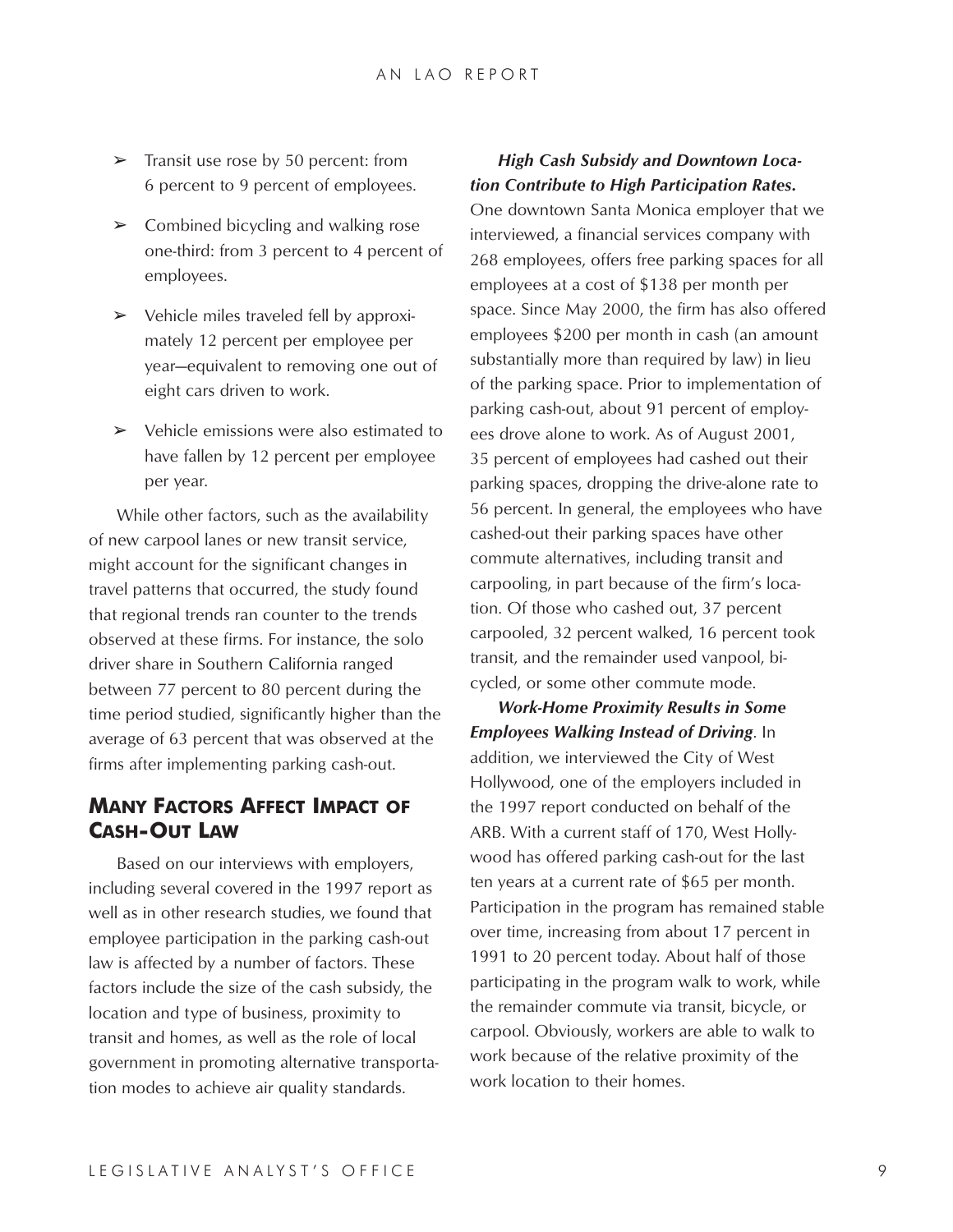*High-Paid Employees With Irregular Schedules Not Easily Swayed by Cash Incentive***.** By contrast, another of the employers included in the 1997 report has very low participation in its parking cash-out program. The employer is a large law firm located in Century City with 270 employees. Currently, only 5 percent of the firm's employees exercise the cash-out option despite a relatively high cash-out value of \$157 per month. The firm attributed the low participation to a combination of factors, including

irregular work hours, the desire for a vehicle during the workday, lack of convenient transit service, and the relatively high compensation of the staff, half of whom are attorneys.

*Low Cash Subsidy, Poor Transit Service Contribute to Low Participation Rates***.** Similarly, at another firm's two downtown Glendale offices, each of which house about 550 employees, less than 1 percent participate in the parking cash-out program in one building while about 4 percent of employees participate in

# **CONGESTION AND AIR QUALITY IMPACT**

*How Does Parking Cash-Out Affect Congestion?* There are no aggregate data on the number of employees currently exercising the cash-out option, as well as their preferred commute mode to and from work. However, using the estimates on the number of parking spaces likely to be subject to the law and assuming participation rates, we can estimate for illustration purposes the potential reduction in the amount of miles driven.

As discussed above, we estimate that approximately 290,000 parking spaces could be subject to California's parking cash-out requirement. If 15 percent of employees (the midpoint of the estimated percent of employees who participate in parking cash-out programs) were to cash out their parking and commute by an alternative to solo driving, this would be the equivalent of eliminating 43,500 trips each workday. Regional data for urban areas (including the Los Angeles region, San Francisco Bay Area, and San Diego) indicate that Californians commute about 30 miles round-trip to work and back each day. (Nationally, the average round-trip to and from work is about 22 miles.) Because employees who commute further distances are less likely to cash out their parking space and commute by an alternate mode, we chose to use a range of 10 to 20 miles round-trip to estimate the impact on vehicle miles traveled (VMT). Based on these assumptions, parking cash-out is estimated to reduce VMT in California by 435,000 to 870,000 miles per day or between 113 million to 226 million miles per year. This estimated reduction is equivalent to reducing annual weekday VMT (about 116 billion miles) by about 0.1 percent to 0.2 percent. While this might seem like a negligible reduction, it is about a 5.5 percent to 11 percent reduction in the 2 billion miles by which weekday VMT grows each year.

*How Does Parking Cash-Out Affect Emissions?* To the extent that parking cash-out reduces vehicle trips, it also reduces vehicle emissions. According to the ARB's most recent modeling data, each commute trip eliminated (assuming a statewide average of 18 miles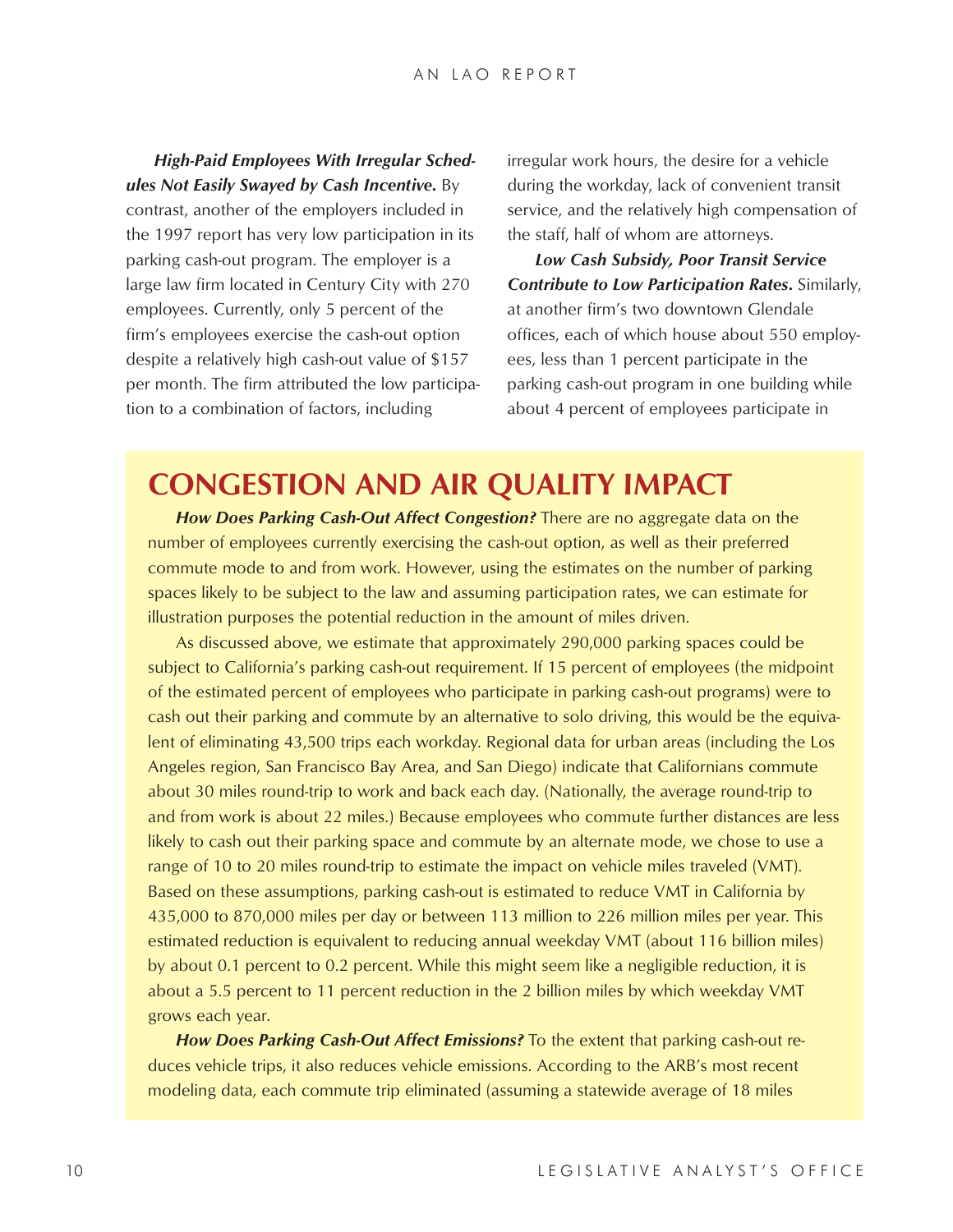another. The firm's staff attribute the low participation to unpredictable work schedules and the high cost of parking on a daily basis. The cash value of the subsidy was approximately \$30 after taxes, not a great incentive considering the risk of needing to drive on occasion and having to pay a parking rate of \$10 per day.

*City of Santa Monica Has Taken an Active Role in Parking Cash-Out***.** Since 1996, the City of Santa Monica has required that all employers subject to the state's parking cash-out law

include parking cash-out as a provision in their Emission Reduction Plan, required by the South Coast Air Quality Management District. In this manner, Santa Monica acts as the state's agent to enforce the parking cash-out law. In 1998, the city conducted a survey of how parking cash-out was being implemented. The survey found that about one-third of employers with 100 or more employees, and 10 percent of employers with 50 to 99 employees in Santa Monica were operating a parking cash-out

### **CONGESTION AND AIR QUALITY IMPACT** *(continued)*

round-trip) results in a 40.6 gram reduction in smog-forming pollutants in 2001 (this includes reactive organic gases or ROG, and nitrogen oxides or NOx). The air quality benefits of trip reduction are projected to decline over time due to the vehicle fleet becoming cleaner. Thus, by 2010, each reduced trip is projected to reduce emissions by only 15.8 grams per trip. Based on these assumptions, a reduction of 43,500 trips per day would reduce emissions by almost 2 tons per day based on 2001 emission levels and 0.8 tons per day based on 2010 projected emission levels.

To put this in context, the estimated total smog-forming pollutants emitted in 2000 in the South Coast District was 1,853 tons per day (about 30 percent stationary sources and 70 percent mobile sources). To comply with federal air quality standards, emissions must be reduced almost 50 percent to 943 tons per day in 2010. Other measures that are currently in effect to help achieve this reduction goal include:

- A South Coast Air Quality Management District mandate that requires employers with 250 employees or more in the district to reduce employee vehicle trips; this measure is projected to reduce emissions by 8.5 tons per day in 2010.
- The ARB's Low Emission Vehicle Program which is projected to reduce emissions by more than 60 tons per day in 2010.
- On-road motorcycle standards which are projected to reduce emissions by 0.5 tons per day in 2010.

While the impact of the parking cash-out program on air emissions may not be large, it nonetheless provides an additional tool to the state's efforts to reduce air pollution.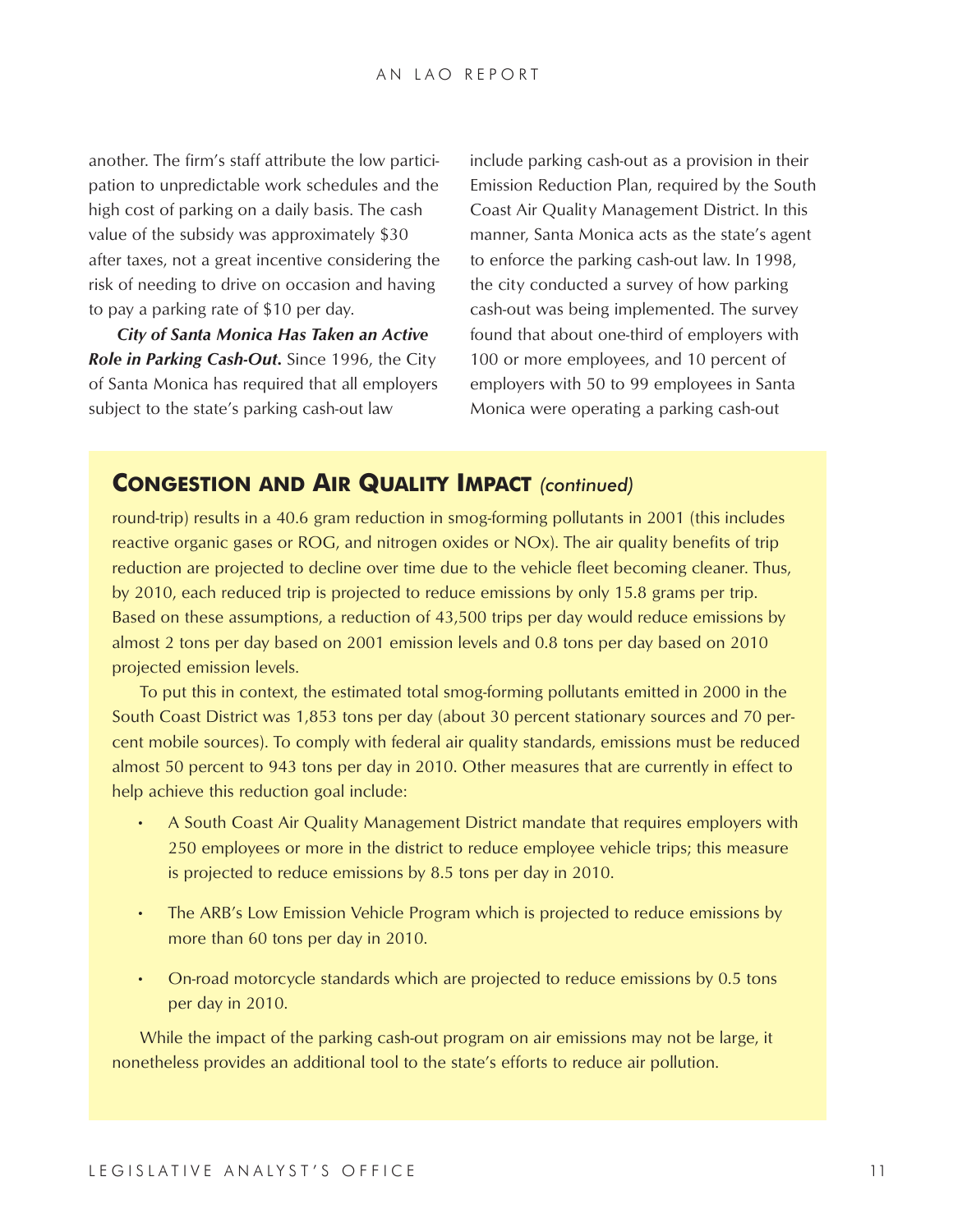policy. (The majority of those who were not operating a parking cash-out program were not subject to the law.) The survey further found that 20 percent of employees who were given the option chose to participate in parking cash-out by giving up their parking space and ridesharing to work.

*Summary***.** The above examples illustrate that employee participation in parking cash-out varies greatly by the type of business, its location and distance from employees' homes,

transit access, and the amount of the subsidy. While over 30 percent of employees participate in parking cash-out at one location, less than 1 percent participate elsewhere. Keeping in mind that no two firms are identical in terms of the factors that are likely to influence how employees respond to the cash-out option, it appears that employers can expect from 10 percent to 20 percent of employees to participate in parking cash-out programs.

### **FISCAL IMPACT OF LAW**

*Cost to Employers Depends on How Cash-Out Program Is Implemented.* California's parking cash-out law is intended to impose minimal costs on employers. Indeed, if an employer can demonstrate that it cannot implement parking cash-out "without (financial) penalty" then it is not subject to the law. However, depending on how employers comply with the law, parking cash-out can either save employers money or impose additional costs. For instance, employers can comply with the law by simply eliminating their parking subsidy altogether, thereby saving the money formerly used to offer free or subsidized parking. Alternatively, employers could eliminate free parking and provide staff with a transit voucher instead. Current federal law allows employers to provide workers with up to \$100 in transit subsidies that are not subject to federal payroll taxes or income taxes.

For employers who choose to offer a cash allowance equivalent to the cost of offering free parking, the law does result in some additional costs in the form of federal payroll taxes (including Social Security, Medicare, and Unemployment Insurance) of 8.45 percent paid on the cash payment for those employees who exercise the option. (California employers and employees are not subject to state-level payroll taxes on the additional cash, including unemployment insurance and employment training tax, because state law does not consider the cash-out payment as "wages." However, state law, as with federal law, does count the additional cash as part of gross income subject to the income tax.) These tax expenses can be somewhat mitigated as they are considered business expenses eligible for tax deductions. Typically, business tax deductions reduce the cost of the program by approximately 40 percent. Thus, if an employer offers a \$60 cash allowance, the employer must pay about \$5 per month in payroll taxes, \$2 of which are deductible, resulting in a net cost of \$3 per month, or 5 percent of the cost of the cash subsidy.

*Cost to State Government Has Been Negligible.* Because a primary objective of the parking cash-out law is vehicle emission reduc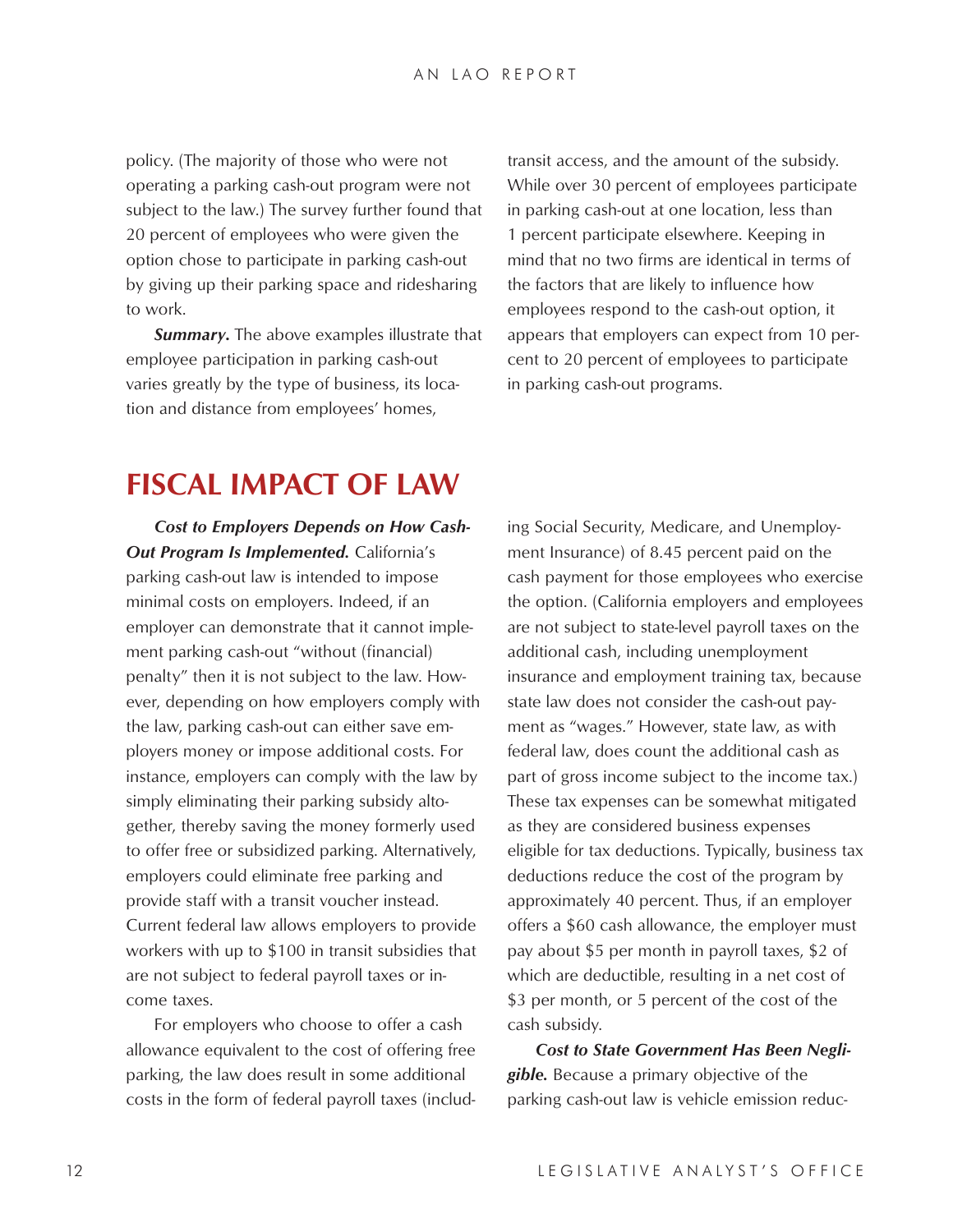tion, it is under the jurisdiction of the ARB. However, the law does not require the ARB to conduct any outreach or monitoring of the program. Thus far, the ARB has relied on only one employee, who has a number of other responsibilities in addition to the parking cashout program, to implement the law. Thus, the law has resulted in only negligible costs to the state.

*Program Results in Minor State and Federal Tax Revenues.* If an employee chooses to cash out his/her employer-paid parking, tax revenues increase at both the state and federal level. This is because whereas employer-paid parking is taxexempt, the cash is taxable. While it is not possible to estimate the tax receipts that the state has accrued since the law's implementation, we can estimate the revenues that could be generated per commuter who exercises the cash-out option assuming an average monthly cash-out rate of \$60 per month. Based on the average federal personal income tax and payroll tax rates, we estimate that *each* parking space cashed out would generate an additional \$258 per year in federal tax revenues and about \$50 in revenues at the state level.

# **IMPLEMENTATION AND ENFORCEMENT CHALLENGES**

Although the parking cash-out program is limited in scope and costs relatively little to implement, our review shows that the implementation of the program has been slow. Additionally, outreach efforts have been limited such that it is not clear all affected employers are aware of the statutory requirements. This limits the potential impact of the law.

*Federal Tax Law Delayed Compliance***.** At the time that parking cash-out became law in California, federal tax law created a significant disincentive to comply with its provisions. Specifically, federal law held that if an employer were to offer cash in lieu of free parking, the free parking would lose its tax-exempt status for employers. That is, regardless of whether an employee chose to cash out his or her free parking, by offering the cash-out option, the employer and the employee would be required to pay payroll and income taxes on the value of the free parking. In 1997, the disincentive was eliminated when federal law was changed to allow employers to offer cash in lieu of a taxexempt transportation fringe benefit without incurring any tax liability for the free parking they offer. (As discussed above, an employee receiving cash in lieu of free parking would have to pay taxes on the cash received.)

*Outreach Efforts Have Been Minimal***.** As mentioned, the ARB is responsible for administering the parking cash-out law. However, the law does not require that ARB conduct any type of outreach or monitoring. Such activities are entirely at the discretion of ARB and have not been funded. Additionally, the law contains no reporting requirements for employers, making it virtually impossible for ARB to assess or monitor compliance.

To date, ARB has published and made available on its Web site a ten-page guide to the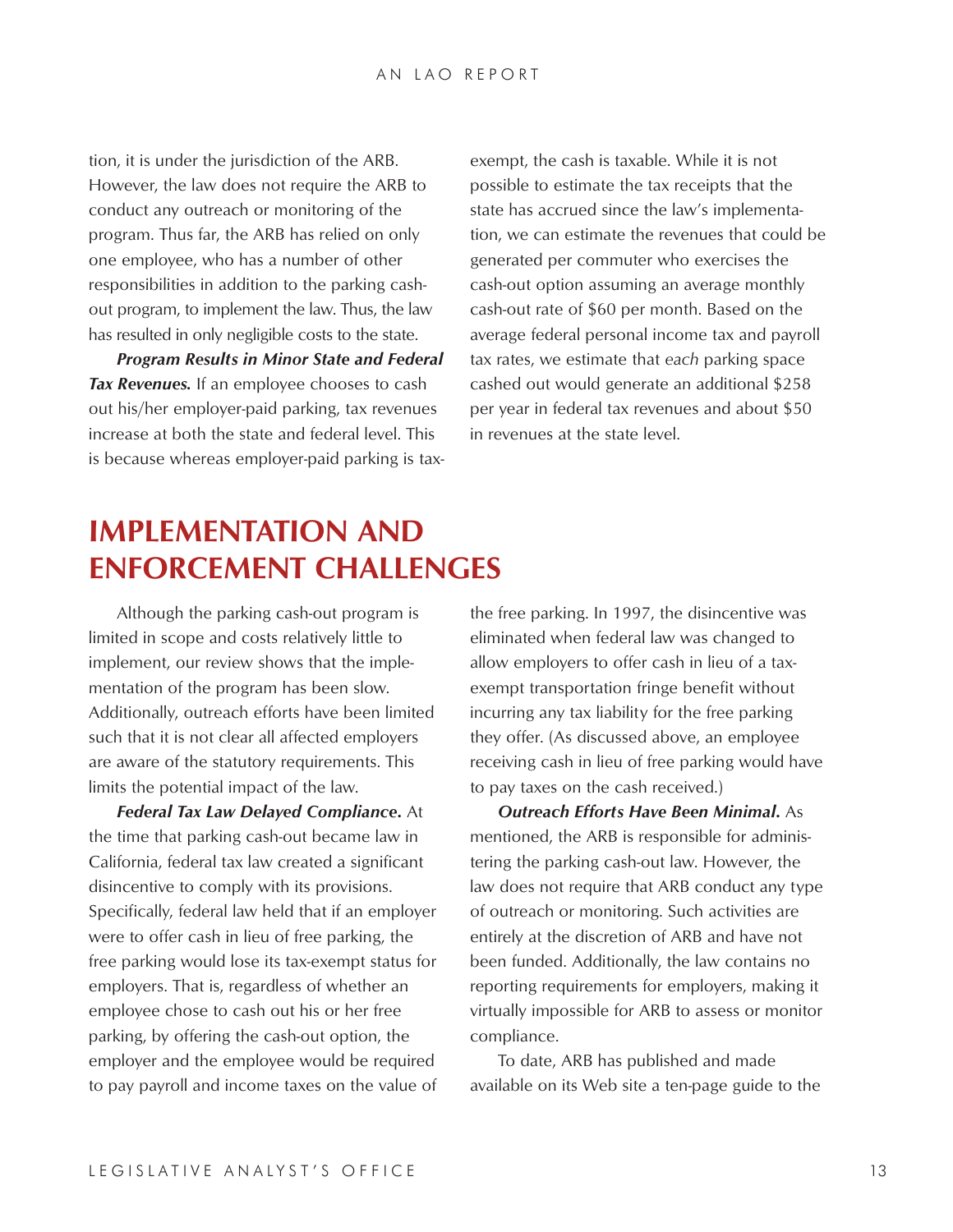parking cash-out law. The guide explains who is subject to the law and provides a detailed explanation for how to implement a parking cash-out program. However, ARB did not finalize its guide to employers until February 2001, nine years after the law was enacted. Prior to that, the department distributed between 2,000 to 3,000 copies of draft versions of the guides at various conferences attended by employers who are actively involved in providing employee commute benefits. This constitutes about 6 percent of all firms with 50 or more employees statewide. Without a systematic outreach to all employers with 50 or more employees, it is very likely that some employers who are subject to the law may not even be aware of it.

## **HOW CAN THE PARKING CASH-OUT LAW BE IMPROVED?**

*Greater Outreach and Program Monitoring Needed.* In order to maximize the potential congestion relief and air quality benefits of California's parking cash-out law, there should be greater outreach to all firms with 50 or more employees to make sure that they are aware of the law's requirement. One approach for conducting this outreach would be for ARB to enter into a cooperative agreement with the Employment Development Department (EDD) to provide employers information regarding the cash-out program. This would take advantage of the fact that the EDD has the most thorough and current database on employers statewide and handles 8 million pieces of mail annually. Additionally, EDD has experience working with other agencies in this manner. For instance, the EDD mailed out the census forms for California and conducted outreach to employers on behalf of the Department of Industrial Relations related to minimum wage violations. As part of its overall employer outreach activities, the EDD could distribute materials regarding the parking cash-out law via the mail as well as via EDD's Web site. The ARB would be responsible for the

content of the information provided. Outreach via the mail would have marginal cost. Based on EDD information, we estimate that it would cost about \$25,000 per mailing to reach employers that are subject to the parking cash-out law.

In addition to outreach, there is also a need for program monitoring on a periodic basis to determine how the program is being implemented as well as the extent of its effectiveness. Accordingly, we recommend that the ARB conduct periodic surveys of samples of employers (in EDD's employer database) in order to assess the program's effectiveness in terms of the reduction in commute solo-driving and air emissions. Based on its review, the ARB should also make recommendations on how the program's effectiveness could be improved. We think that developing the outreach material and conducting the periodic surveys would result in a negligible increase in ARB's workload of less than one staff position.

*Should the Law Be Restricted to Certain Areas?* Currently, the parking cash-out requirement applies to all employers who fit the profile listed in Figure 3, which could potentially in-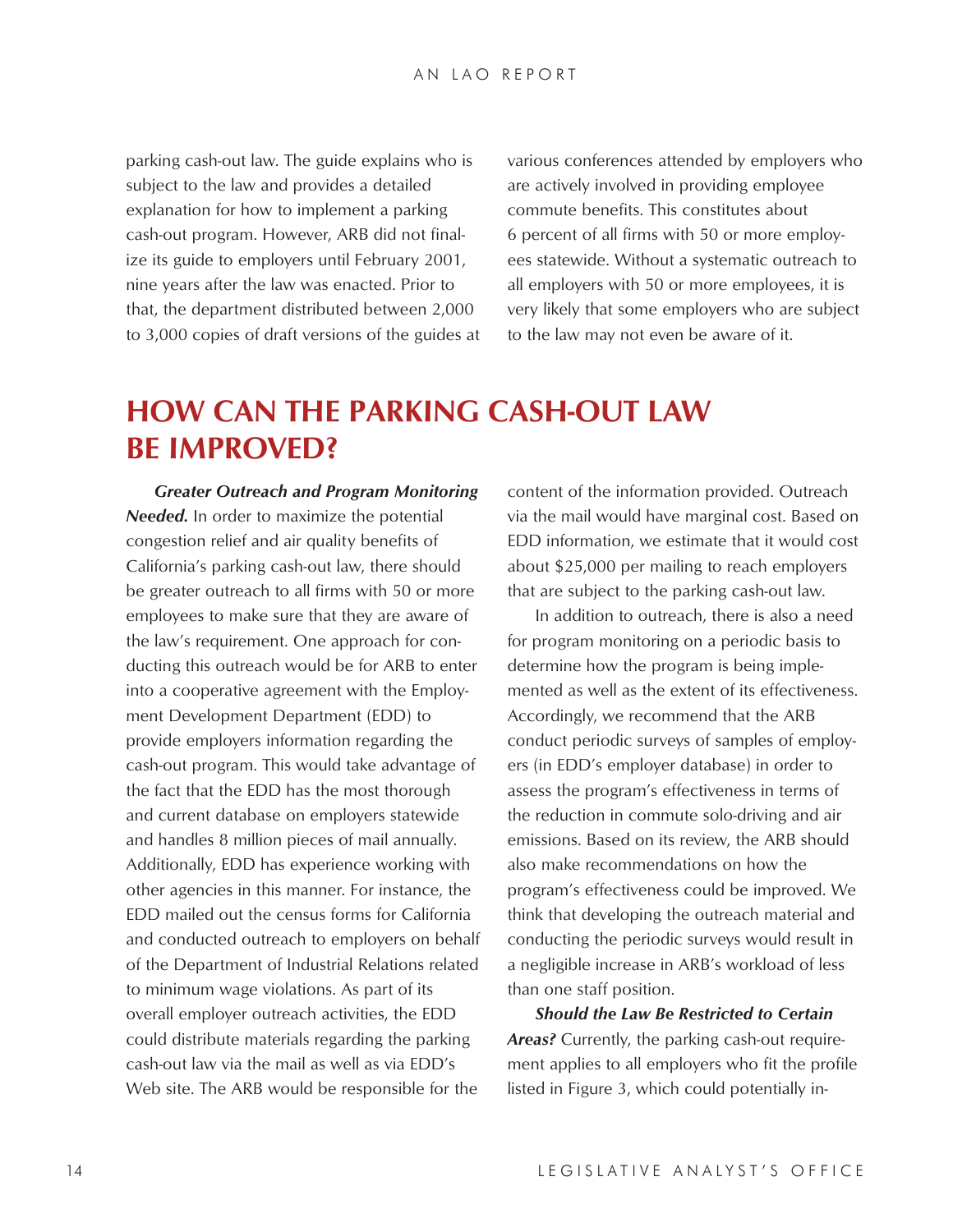clude a rural or suburban employer located in an area where low-cost parking is plentiful and transit service is inadequate. If ARB finds, based on employer surveys, that employees are much less likely to exercise the parking cash-out option in such areas, the Legislature may want to consider limiting the law's scope to the locations where it is likely to have the greatest impact, such as urban areas where parking is more costly and transit service is more reliable. One option would be to limit the law to employers located in urbanized areas with a population exceeding 50,000. Alternatively, the Legislature could amend the law to make it only applicable in areas where the market cost of parking exceeds \$50 per month, indexed to inflation. Such a restriction would target urbanized areas where parking is in high demand, and thus, transit service is more likely to be available. Additionally, it would limit the requirement to those employers who are most likely to have employees accept the parking cash-out option given the higher amount of the cash subsidy.

*Should the Parking Cash-Out Requirement Be Expanded to Smaller Firms?* Given more data and assessment of the current program's effectiveness, the Legislature can also determine whether it is desirable to expand the program to smaller firms with fewer than 50 employees in order to increase the program's overall impact. If the law were broadened to include all firms statewide, we estimate that an additional 334,000 employees could be offered the cashout option. This would more than double the number of employees affected by the law.

While the threshold of 50 or more employees might be appropriate in order to minimize administrative burden on businesses, interviews with employers who have implemented parking cash-out indicate that it is relatively simple to administer. Indeed, providing employees with additional funds in their paycheck may be less burdensome than leasing and managing employee parking spaces. However, the ease of administering the program partly depends on the technology available to the employer; for firms that have not automated their payroll systems, it will be more time-consuming and thus result in higher costs.